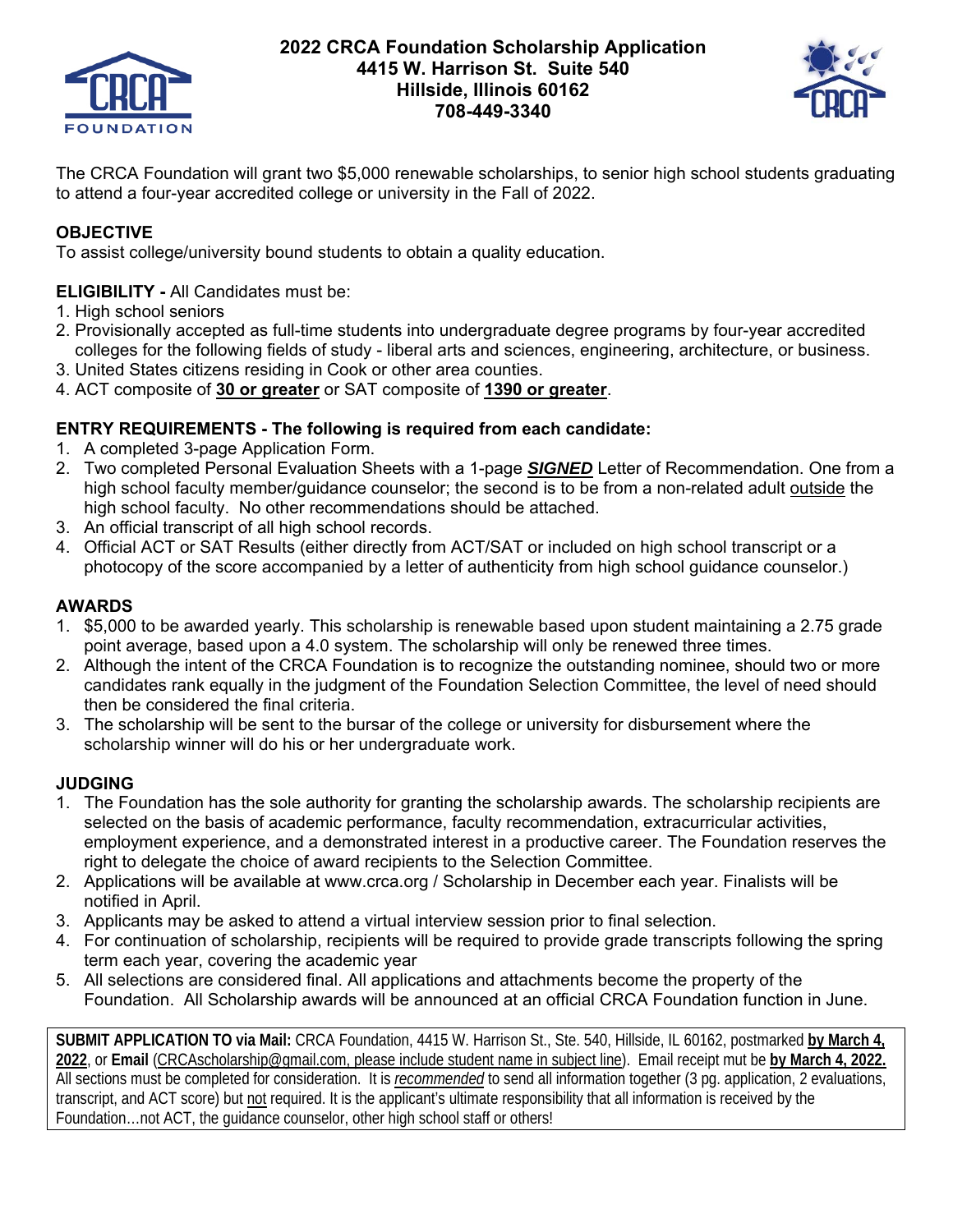

**APPLICANT:** Please complete ALL sections of this application. Type or print using black or blue ink. Use N/A if question does not apply. Appearance and completeness WILL BE CONSIDERED during evaluation.

| I. APPLICANT |  |
|--------------|--|
|--------------|--|

|    | A. Name:                                                                                                                                                                                          |                                     |                                                                         |                                                                                                                      |                     |
|----|---------------------------------------------------------------------------------------------------------------------------------------------------------------------------------------------------|-------------------------------------|-------------------------------------------------------------------------|----------------------------------------------------------------------------------------------------------------------|---------------------|
|    | Last                                                                                                                                                                                              |                                     | First                                                                   |                                                                                                                      | Middle              |
|    |                                                                                                                                                                                                   |                                     |                                                                         |                                                                                                                      |                     |
|    | Number/Street                                                                                                                                                                                     |                                     |                                                                         | City                                                                                                                 | <b>ST</b><br>Zip    |
|    |                                                                                                                                                                                                   |                                     |                                                                         |                                                                                                                      |                     |
| D. |                                                                                                                                                                                                   |                                     |                                                                         |                                                                                                                      |                     |
| Е. | Date of Graduation: _____________/ 2022                                                                                                                                                           |                                     |                                                                         |                                                                                                                      |                     |
| F. |                                                                                                                                                                                                   |                                     |                                                                         |                                                                                                                      |                     |
|    |                                                                                                                                                                                                   |                                     |                                                                         |                                                                                                                      |                     |
|    |                                                                                                                                                                                                   |                                     |                                                                         | <b>H.</b> Applicant's Date of Birth: __/__/___ Parents or Legal Guardians' Name: ___________________________________ |                     |
|    | II. FINANCIAL INFORMATION (MUST BE COMPLETED)                                                                                                                                                     |                                     |                                                                         |                                                                                                                      |                     |
|    | A. Father's Occupation: __________________________________Current Employer: _________                                                                                                             |                                     |                                                                         |                                                                                                                      |                     |
|    |                                                                                                                                                                                                   |                                     |                                                                         | Salary Range: $0.50,000$ $\Big $ $\Big $ 51,000-100,000 $\Big $ $\Big $ 101,000-150,000 $\Big $ >150,000 $\Big $     |                     |
|    | 2. Current Employer:<br><b>B.</b> Mother's Occupation: ____<br>Salary Range: 0-50,000   $\begin{bmatrix} 51,000-100,000 \end{bmatrix}$   101,000-150,000   $\begin{bmatrix} 50,000 \end{bmatrix}$ |                                     |                                                                         |                                                                                                                      |                     |
|    |                                                                                                                                                                                                   |                                     |                                                                         |                                                                                                                      |                     |
|    |                                                                                                                                                                                                   |                                     |                                                                         |                                                                                                                      |                     |
| D. | C. Brothers and sisters in your family: Older than you______ Younger than you____                                                                                                                 |                                     |                                                                         | Including yourself, how many of your immediate family members will be in college next year: _____________            |                     |
| Е. |                                                                                                                                                                                                   |                                     |                                                                         | Complete the following estimate of college costs and revenues. Please estimated costs based on assumption            |                     |
|    |                                                                                                                                                                                                   |                                     | that the student is accepted at their top choice of college/university. |                                                                                                                      |                     |
|    | Tuition:                                                                                                                                                                                          |                                     |                                                                         |                                                                                                                      |                     |
|    |                                                                                                                                                                                                   | Room & Board, Books, Expenses, Etc. |                                                                         | <u> 1986 - Johann John Stone, mensk politik fotograf (d. 1986)</u>                                                   |                     |
| Е. | <b>Estimated Revenue</b>                                                                                                                                                                          | 1 <sup>st</sup> yr.                 | $2nd$ yr.                                                               | $3rd$ yr.                                                                                                            | 4 <sup>th</sup> yr. |
|    | <b>Parent Contribution</b>                                                                                                                                                                        |                                     |                                                                         |                                                                                                                      |                     |
|    | <b>Applicant's Earnings</b>                                                                                                                                                                       |                                     |                                                                         |                                                                                                                      |                     |
|    | Loans                                                                                                                                                                                             |                                     |                                                                         |                                                                                                                      |                     |
|    | Grants                                                                                                                                                                                            |                                     |                                                                         |                                                                                                                      |                     |
|    | Scholarships<br>Received to Date                                                                                                                                                                  |                                     |                                                                         |                                                                                                                      |                     |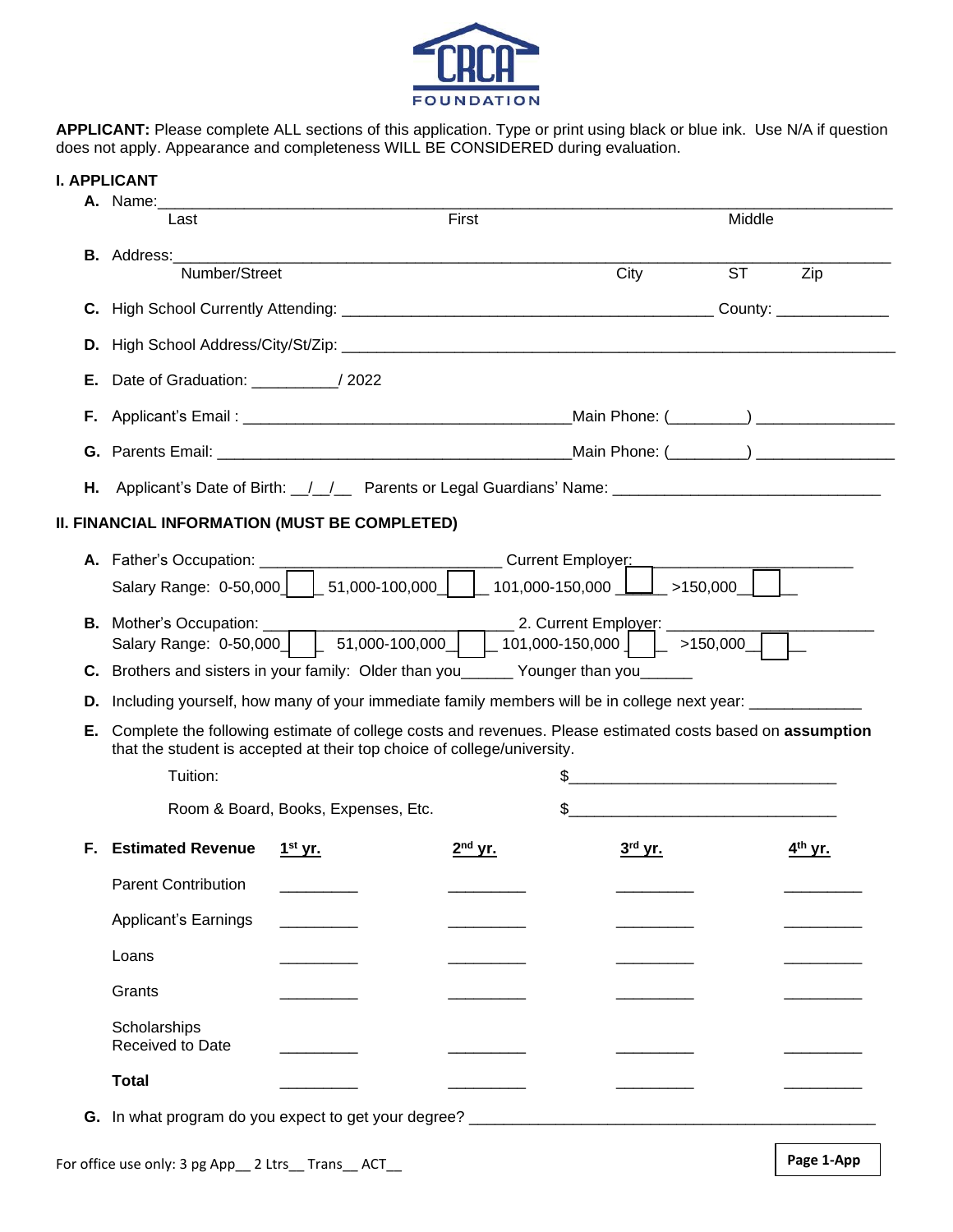

| H. University | <b>Applied</b> | <b>Accepted</b> | <b>Pending</b> |
|---------------|----------------|-----------------|----------------|
|               |                |                 |                |
|               |                |                 |                |
|               |                |                 |                |
|               |                |                 |                |

#### **III. ACADEMIC INFORMATION**

- A. Send an official transcript and provide GPA based on courses completed to date for the high school you are presently attending. Transfer Student - Provide a complete transcript from the previously attended schools in addition to grades from present school.
	- 1. Weighted GPA \_\_\_\_\_\_\_\_\_ on \_\_\_\_\_\_\_\_\_\_\_ scale, as of \_\_\_\_\_\_\_\_\_\_\_\_\_\_\_\_\_ Month/Year
	- 2. Unweighted GPA \_\_\_\_\_\_\_\_\_\_ on \_\_\_\_\_\_\_\_\_\_\_\_\_ scale, as of \_\_\_\_\_\_\_\_\_\_\_\_\_\_\_ Month/Year
	- 3. Official ACT results (either directly from ACT *or* included on high school transcript *or* a photocopy of official ACT score, accompanied by a letter of authenticity from high school guidance counselor.)

**ACT\_\_\_\_\_\_\_\_ or SAT\_\_\_\_\_\_\_\_\_\_\_**

#### **IV. EXTRA-CURRICULAR INFORMATION**

In what extracurricular activities have you participated while attending high school? Indicate purpose of organization, any elected offices held, Year of school participating, etc. Limit activities to space provided.

#### **V. EMPLOYMENT INFORMATION (In order of Oldest to Most Recent)**

| Name/City | Type of Business | Date From / To | Average Hrs.<br>worked per week |
|-----------|------------------|----------------|---------------------------------|
|           |                  |                |                                 |
|           |                  |                |                                 |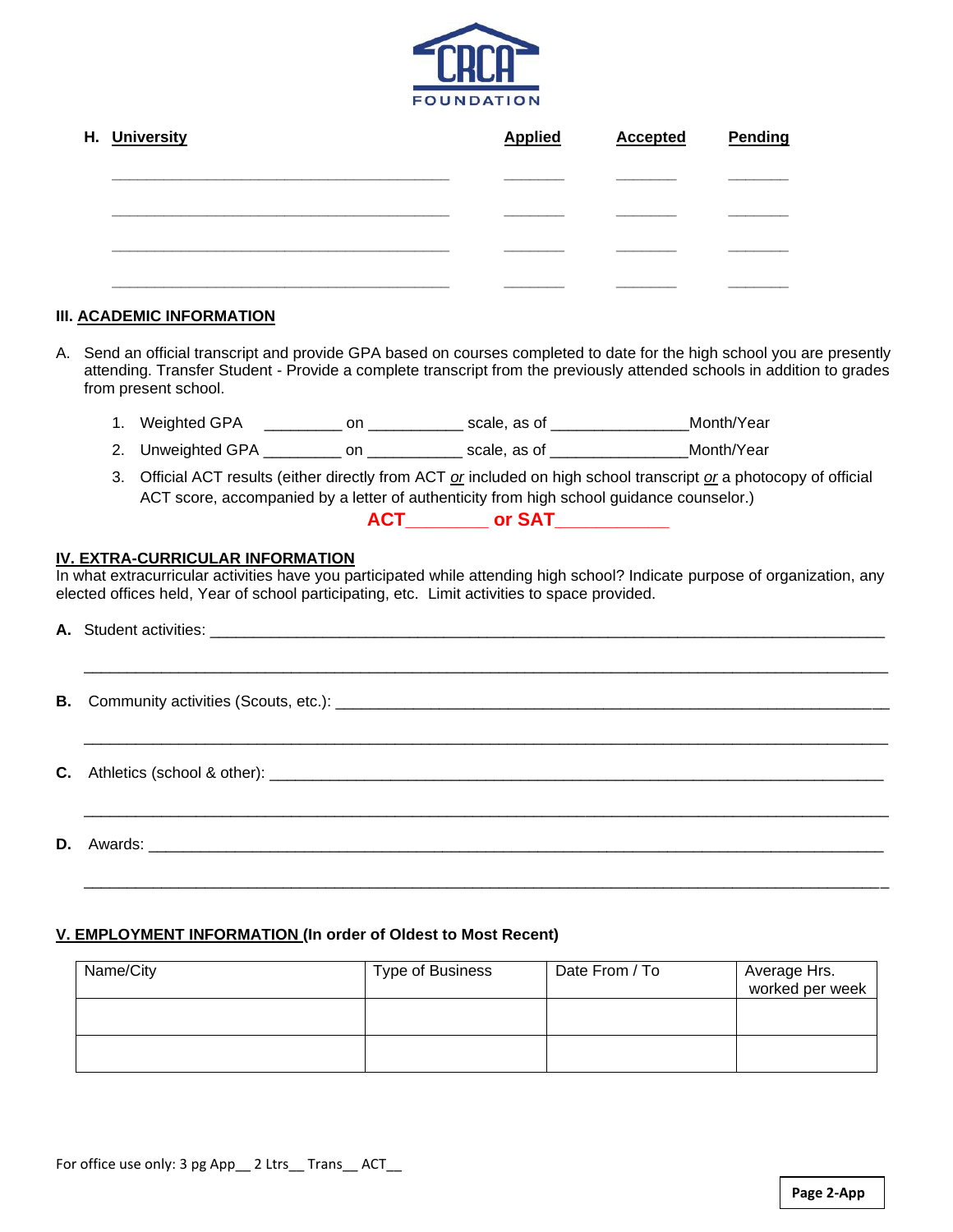

\_\_\_\_\_\_\_\_\_\_\_\_\_\_\_\_\_\_\_\_\_\_\_\_\_\_\_\_\_\_\_\_\_\_\_\_\_\_\_\_\_\_\_\_\_\_\_\_\_\_\_\_\_\_\_\_\_\_\_\_\_\_\_\_\_\_\_\_\_\_\_\_\_\_\_\_\_\_\_\_\_\_\_\_\_\_\_\_\_

\_\_\_\_\_\_\_\_\_\_\_\_\_\_\_\_\_\_\_\_\_\_\_\_\_\_\_\_\_\_\_\_\_\_\_\_\_\_\_\_\_\_\_\_\_\_\_\_\_\_\_\_\_\_\_\_\_\_\_\_\_\_\_\_\_\_\_\_\_\_\_\_\_\_\_\_\_\_\_\_\_\_\_\_\_\_\_\_\_

\_\_\_\_\_\_\_\_\_\_\_\_\_\_\_\_\_\_\_\_\_\_\_\_\_\_\_\_\_\_\_\_\_\_\_\_\_\_\_\_\_\_\_\_\_\_\_\_\_\_\_\_\_\_\_\_\_\_\_\_\_\_\_\_\_\_\_\_\_\_\_\_\_\_\_\_\_\_\_\_\_\_\_\_\_\_\_\_\_

\_\_\_\_\_\_\_\_\_\_\_\_\_\_\_\_\_\_\_\_\_\_\_\_\_\_\_\_\_\_\_\_\_\_\_\_\_\_\_\_\_\_\_\_\_\_\_\_\_\_\_\_\_\_\_\_\_\_\_\_\_\_\_\_\_\_\_\_\_\_\_\_\_\_\_\_\_\_\_\_\_\_\_\_\_\_\_\_\_

\_\_\_\_\_\_\_\_\_\_\_\_\_\_\_\_\_\_\_\_\_\_\_\_\_\_\_\_\_\_\_\_\_\_\_\_\_\_\_\_\_\_\_\_\_\_\_\_\_\_\_\_\_\_\_\_\_\_\_\_\_\_\_\_\_\_\_\_\_\_\_\_\_\_\_\_\_\_\_\_\_\_\_\_\_\_\_

\_\_\_\_\_\_\_\_\_\_\_\_\_\_\_\_\_\_\_\_\_\_\_\_\_\_\_\_\_\_\_\_\_\_\_\_\_\_\_\_\_\_\_\_\_\_\_\_\_\_\_\_\_\_\_\_\_\_\_\_\_\_\_\_\_\_\_\_\_\_\_\_\_\_\_\_\_\_\_\_\_\_\_\_\_\_\_

\_\_\_\_\_\_\_\_\_\_\_\_\_\_\_\_\_\_\_\_\_\_\_\_\_\_\_\_\_\_\_\_\_\_\_\_\_\_\_\_\_\_\_\_\_\_\_\_\_\_\_\_\_\_\_\_\_\_\_\_\_\_\_\_\_\_\_\_\_\_\_\_\_\_\_\_\_\_\_\_\_\_\_\_\_\_\_

\_\_\_\_\_\_\_\_\_\_\_\_\_\_\_\_\_\_\_\_\_\_\_\_\_\_\_\_\_\_\_\_\_\_\_\_\_\_\_\_\_\_\_\_\_\_\_\_\_\_\_\_\_\_\_\_\_\_\_\_\_\_\_\_\_\_\_\_\_\_\_\_\_\_\_\_\_\_\_\_\_\_\_\_\_\_\_

\_\_\_\_\_\_\_\_\_\_\_\_\_\_\_\_\_\_\_\_\_\_\_\_\_\_\_\_\_\_\_\_\_\_\_\_\_\_\_\_\_\_\_\_\_\_\_\_\_\_\_\_\_\_\_\_\_\_\_\_\_\_\_\_\_\_\_\_\_\_\_\_\_\_\_\_\_\_\_\_\_\_\_\_\_\_\_

\_\_\_\_\_\_\_\_\_\_\_\_\_\_\_\_\_\_\_\_\_\_\_\_\_\_\_\_\_\_\_\_\_\_\_\_\_\_\_\_\_\_\_\_\_\_\_\_\_\_\_\_\_\_\_\_\_\_\_\_\_\_\_\_\_\_\_\_\_\_\_\_\_\_\_\_\_\_\_\_\_\_\_\_\_\_\_

\_\_\_\_\_\_\_\_\_\_\_\_\_\_\_\_\_\_\_\_\_\_\_\_\_\_\_\_\_\_\_\_\_\_\_\_\_\_\_\_\_\_\_\_\_\_\_\_\_\_\_\_\_\_\_\_\_\_\_\_\_\_\_\_\_\_\_\_\_\_\_\_\_\_\_\_\_\_\_\_\_\_\_\_\_\_\_

\_\_\_\_\_\_\_\_\_\_\_\_\_\_\_\_\_\_\_\_\_\_\_\_\_\_\_\_\_\_\_\_\_\_\_\_\_\_\_\_\_\_\_\_\_\_\_\_\_\_\_\_\_\_\_\_\_\_\_\_\_\_\_\_\_\_\_\_\_\_\_\_\_\_\_\_\_\_\_\_\_\_\_\_\_\_\_

\_\_\_\_\_\_\_\_\_\_\_\_\_\_\_\_\_\_\_\_\_\_\_\_\_\_\_\_\_\_\_\_\_\_\_\_\_\_\_\_\_\_\_\_\_\_\_\_\_\_\_\_\_\_\_\_\_\_\_\_\_\_\_\_\_\_\_\_\_\_\_\_\_\_\_\_\_\_\_\_\_\_\_\_\_\_\_

#### **VI. PERSONAL**

**A. Summarize Long Term Career Goals:**

**B. What Is One Adjective That Best Describes You and Why?**

**C**. **What Do You Perceive as your Strongest Attribute and Why?**

**I agree that the application and all attachments may be used for the purpose of evaluation and selection by the CRCA Foundation Scholarship Committee. I also state that all information enclosed is true and correct to the best of my knowledge. False information is cause for disqualification.**

| Signed:                    |       |  |
|----------------------------|-------|--|
| Student:                   | Date: |  |
|                            |       |  |
| <b>Parent or Guardian:</b> | Date: |  |

SUBMIT APPLICATION TO CRCA FOUNDATION via:

**Mail**: CRCA Foundation, 4415 W. Harrison St., Ste. 540, Hillside, IL 60162, postmarked by March 4, 2022.

**Email** receipt **by March 4, 2022.** All sections must be completed in order for application to be considered. It is *recommended* to send all information together (3 pg. application, 2 evaluations, transcript, and ACT/SAT score) but not required. It is the applicant's ultimate responsibility that all information is received by CRCA…not ACT, the guidance counselor, other high school staff or others!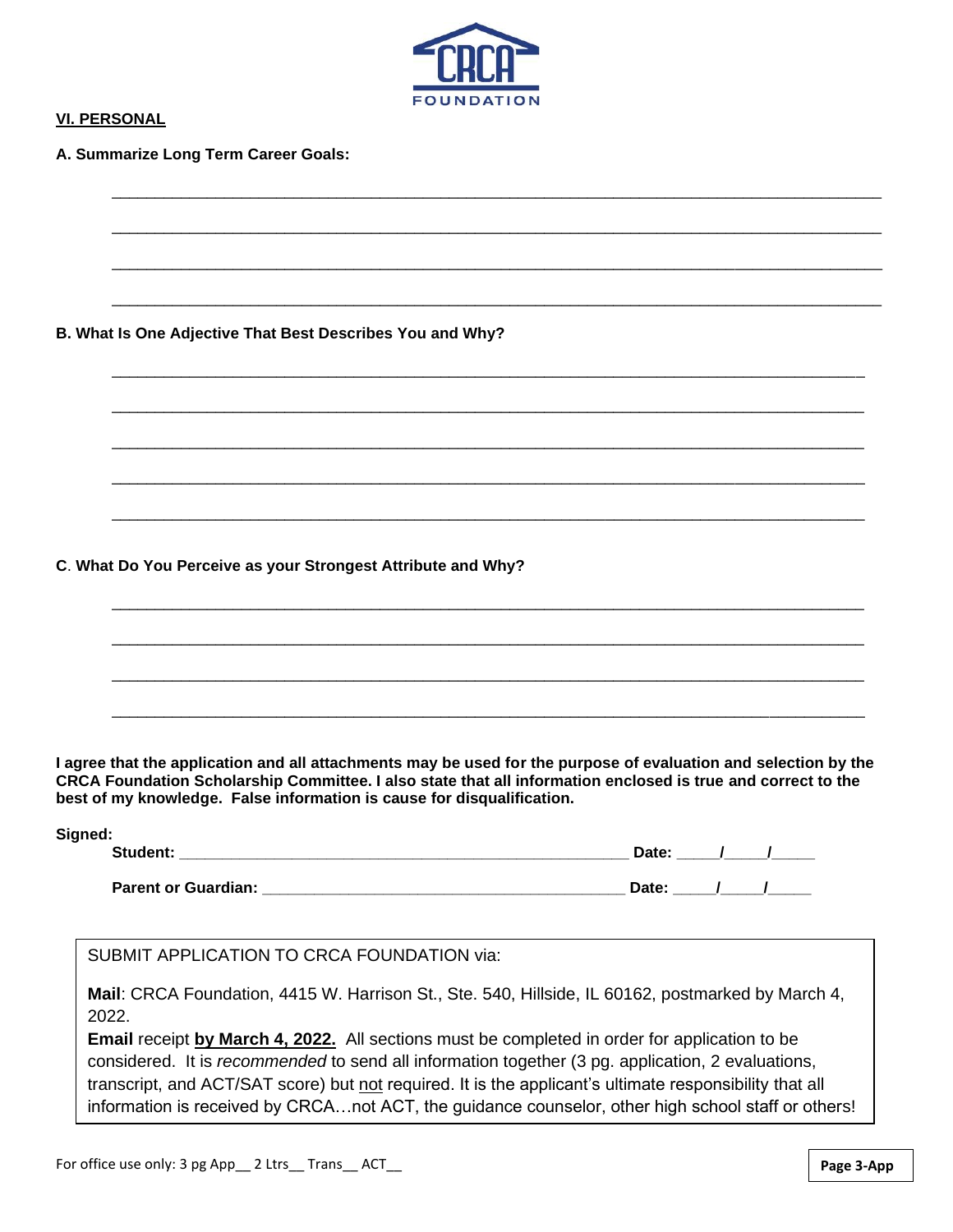

### **PERSONAL EVALUATION SHEET 1**

| <b>Name of Student</b> |      |       |               |
|------------------------|------|-------|---------------|
|                        | Last | ™irst | <b>Middle</b> |
|                        | .    | $ -$  | .             |

The above student has applied for a scholarship from the CRCA Foundation and has given your name as a reference. Your evaluation is important in considering this application; please explain your comments fully. Use reverse side for additional remarks. All comments will only be used for evaluation purposes. If you have any questions, please call the CRCA Foundation office at 708-449-3340.

Please complete this form (type or print using black ink). The completed form may be returned to the Foundation via: **Mail:** CRCA Foundation, 4415 W. Harrison St., Ste. 540, Hillside, IL 60162, postmarked **by March 4, 2022**, **Fax (**708-449-0837) or **Email** (CRCAscholarship@gmail.com, please include student name in subject line). Fax and Email receipt **by March 4, 2022.** All sections must be completed in order for application to be considered. The applicant is ultimately considered responsible for submission of all required paperwork.

|                                                        | Signature___________________________________ |  |
|--------------------------------------------------------|----------------------------------------------|--|
|                                                        |                                              |  |
|                                                        |                                              |  |
| How long have you known applicant? __________          |                                              |  |
| Describe the nature of your contact with the applicant |                                              |  |
|                                                        |                                              |  |
|                                                        |                                              |  |
|                                                        |                                              |  |
|                                                        |                                              |  |
|                                                        |                                              |  |

### **LETTER OF RECOMMENDATION GUIDELINES**

Please submit a one (1) page **SIGNED** letter of recommendation for this student. In your recommendation, please elaborate on the student's traits including:

• Cooperation

Initiative

Industriousness

Leadership

Be sure to include any other thoughts or examples of why you believe this student should be awarded the CRCA Foundation Scholarship.